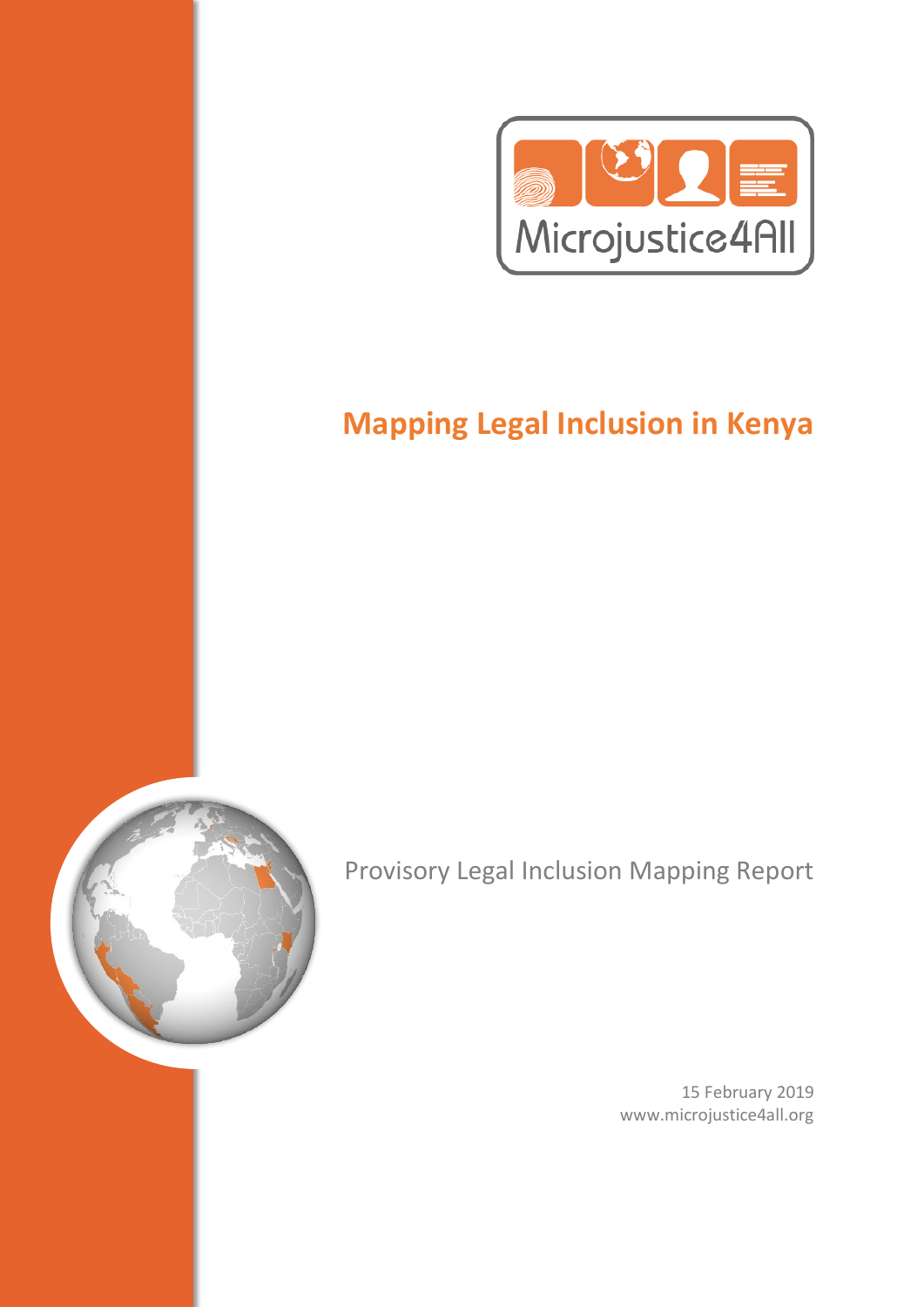# **Content**

| Τ.        |                                                                                               |                                                                              |  |  |  |
|-----------|-----------------------------------------------------------------------------------------------|------------------------------------------------------------------------------|--|--|--|
| Α.        |                                                                                               |                                                                              |  |  |  |
| <b>B.</b> |                                                                                               |                                                                              |  |  |  |
|           |                                                                                               |                                                                              |  |  |  |
|           |                                                                                               |                                                                              |  |  |  |
|           |                                                                                               |                                                                              |  |  |  |
|           |                                                                                               |                                                                              |  |  |  |
| C.        |                                                                                               |                                                                              |  |  |  |
| D.        |                                                                                               |                                                                              |  |  |  |
| ΙΙ.       |                                                                                               |                                                                              |  |  |  |
| Α.        |                                                                                               |                                                                              |  |  |  |
|           | 1.                                                                                            |                                                                              |  |  |  |
|           | 2.                                                                                            |                                                                              |  |  |  |
|           | 3.                                                                                            |                                                                              |  |  |  |
| <b>B.</b> | Legal Inclusion Dynamics of the Governmental and legal-administrative institutional framework |                                                                              |  |  |  |
|           |                                                                                               |                                                                              |  |  |  |
|           | 1.                                                                                            | Accessibility of the Various Procedures to access Basic Legal Needs 10       |  |  |  |
|           | 2.                                                                                            | Description of administrative-legal procedures to fulfil basic legal needs12 |  |  |  |
|           | 3.                                                                                            |                                                                              |  |  |  |
|           | 4.                                                                                            |                                                                              |  |  |  |
| C.        |                                                                                               |                                                                              |  |  |  |
| D.        |                                                                                               |                                                                              |  |  |  |
| III.      |                                                                                               |                                                                              |  |  |  |
|           | 1.                                                                                            |                                                                              |  |  |  |
|           | 2.                                                                                            |                                                                              |  |  |  |

Page 2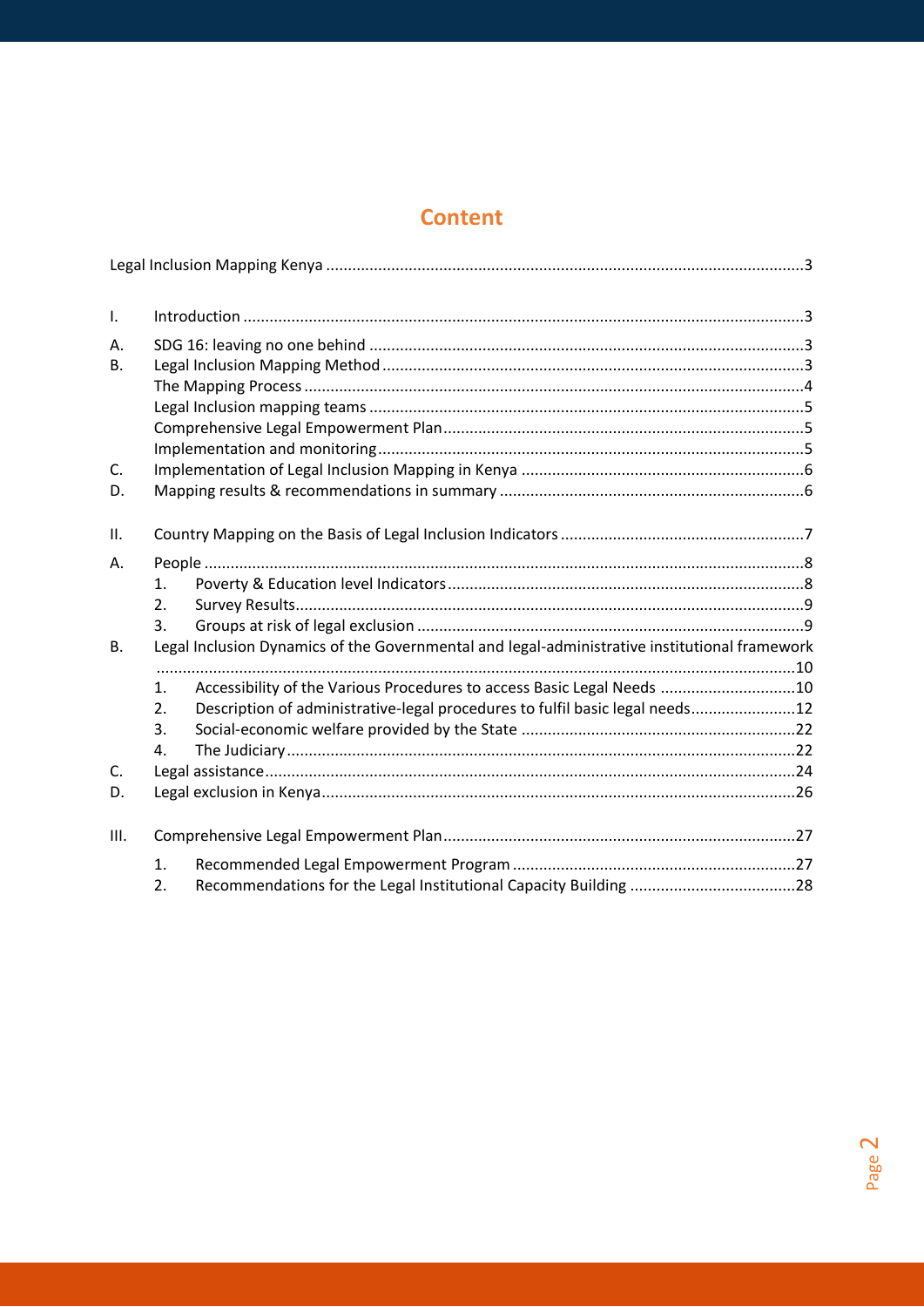# <span id="page-2-0"></span>**Legal Inclusion Mapping Kenya**

## <span id="page-2-1"></span>**I. Introduction**

### <span id="page-2-2"></span>**A. SDG 16: leaving no one behind**

In 2015, world leaders adopted the UN Global Goals for Sustainable Development 2016-2030. SDG 16 tackles the issue of legal inclusion and good governance: 'a) to promote peaceful and inclusive societies for sustainable development, b) provide access to justice for all and: c) build effective accountable and inclusive institutions at all levels.'

The challenge for governments, policy makers, lawyers, international organizations, NGOs and other stakeholders for the next decade then is: How to close the global legal gap while 'leaving no one behind'?

#### <span id="page-2-3"></span>**B. Legal Inclusion Mapping Method**

| What is Legal Inclusion?                   |                                                                                      |  |  |  |  |
|--------------------------------------------|--------------------------------------------------------------------------------------|--|--|--|--|
| The situation in which people (and nature) |                                                                                      |  |  |  |  |
| a.                                         | have their basic legal needs satisfied through adequate registrations, contracts, or |  |  |  |  |
|                                            | their 'status' demonstrated in any other form, which enables them                    |  |  |  |  |

- b. to enjoy legal protection by means of effective access to remedies and the court system, and
- c. to have access to the rights, benefits and entitlements of the society in which they live.

The Legal Inclusion Mapping Method, developed by Microjustice4All (MJ4All), is a simple and costeffective tool to implement the targets formulated in SDG 16. The Mapping Method focuses on the legal empowerment of vulnerable citizens.

The national legal framework already in place usually provides its citizens with rights and protection. However, it often is the case that due to a lack of legal-administrative documents or of status recognition otherwise excluded groups are not able to access their rights and enjoy legal protection.

The entire population needs to arrange administrative and private law issues related to property, housing, business, inheritance etcetera in order to be legally included. Only a tiny percentage in a country has to deal with courts in conflicts and penal law related procedures. The latter is also essential for legal inclusion to exist, but the administrative and private law issues of the vast majority needs is an area that has been overlooked by most working in the justice sector. The research done by the MJ4All mapping teams shows that the most urgent legal exclusion problems come down to six areas:

- 1. **Civil documentation:** birth certificates and documents relating to personal identity which give access to education, health services, social benefits, microfinance and voting
- 2. **Property and housing:** land property registration and documents relating to property transfer and rental issues which provide legal protection and access to loans
- 3. **Income and work**: documents for setting up businesses, co-operatives and other legal entities, contracts and basic labour issues
- 4. **Family law**: papers related to inheritance, divorce, and child recognition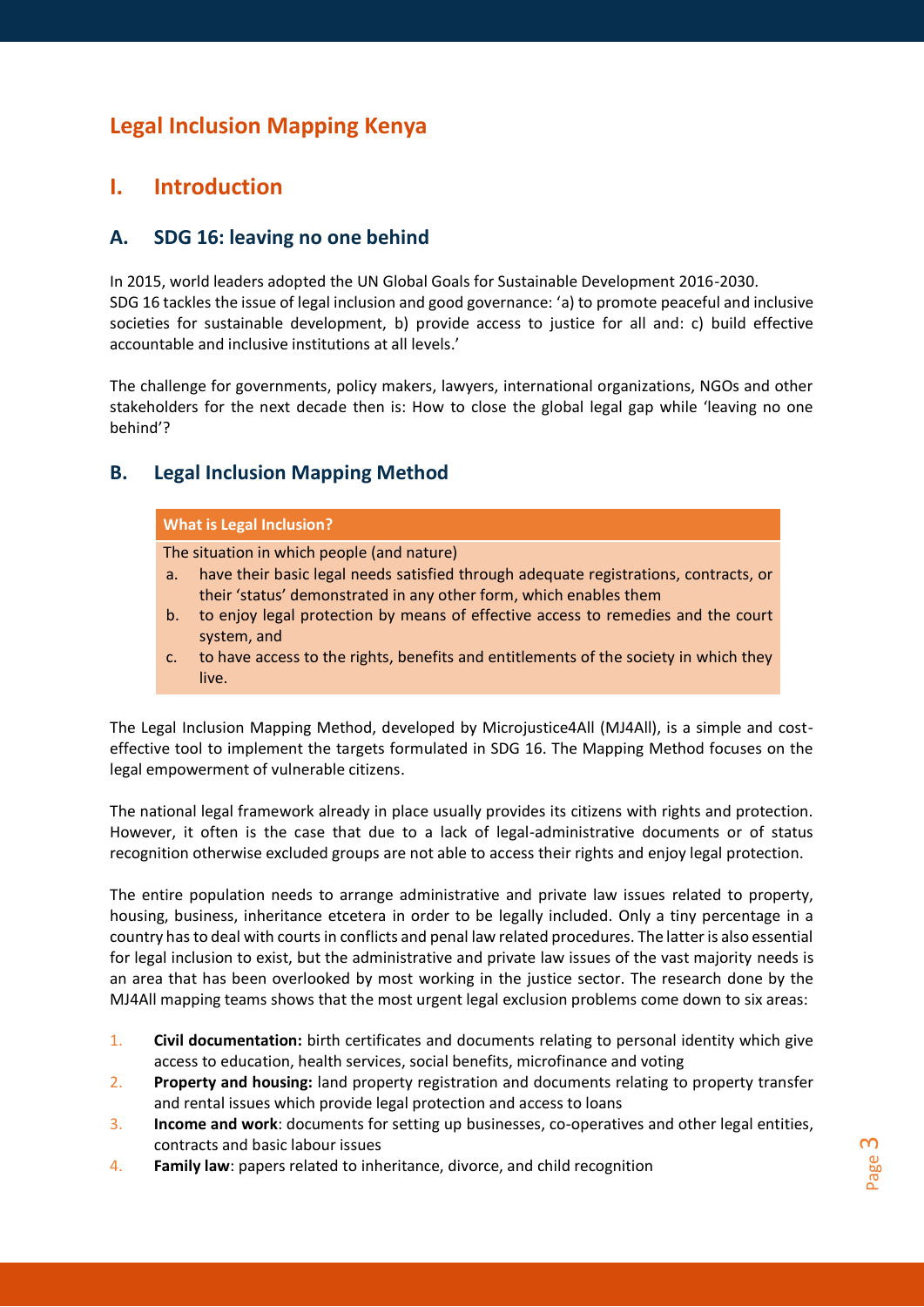- 5. **Disasters and conflict**: issues and documents relating to manmade or natural disasters legal rehabilitation of refugees, IDPs and other disaster victims
- 6. **Natural environment**: environmental issues and documents related to legal personality, representation and recognition

#### <span id="page-3-0"></span>**The Mapping Process**

Since early 2018 Microjustice4All has developed the Legal Inclusion Mapping Method as a tool to implement the targets formulated in SDG 16. Three sets of legal inclusion indicators are mapped, which relate to the three agents of legal inclusion:

- a. the ability of '**people'** to access and protect their rights
- b. the way the **'State'** has organized the access to basic legal needs and the judiciary, and
- c. the accessibility, affordability, and quality of '**legal assistance'**



Legal Interactions between 'People'/'People' and 'People'/'State', supported by 'Legal Assistance'

If a person is poor, uneducated, and belongs to a group at risk, it is likely that (s)he will be legally excluded if the state services, institutions and the judiciary are not easily accessible, and legal assistance is out of reach. The table below illustrates the key elements that are mapped on both a country-wide and the excluded groups' level in order to provide recommendations on making the legal system more easily accessible and to provide the needed legal assistance services to include the excluded part of the population.

> Page 4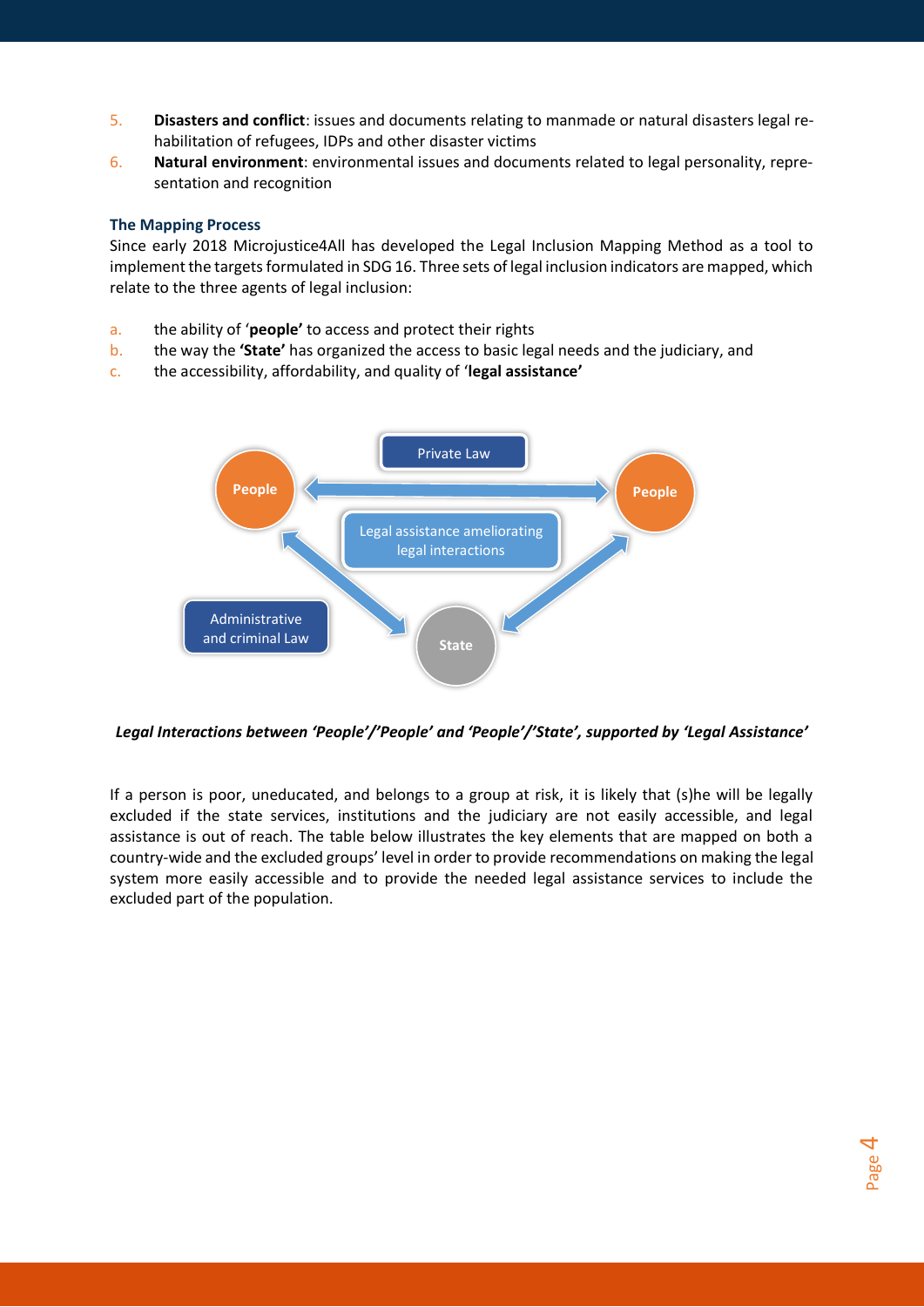| <b>Agents of legal</b><br><b>interactions</b> | <b>Mapping legal</b><br>inclusion: indicators<br>on country level                                                                                                                                                      | <b>Mapping inclusion situation</b><br>of Excluded Groups<br>per group                                                                                | <b>SDG 16</b>                                                         |  |  |  |  |  |
|-----------------------------------------------|------------------------------------------------------------------------------------------------------------------------------------------------------------------------------------------------------------------------|------------------------------------------------------------------------------------------------------------------------------------------------------|-----------------------------------------------------------------------|--|--|--|--|--|
| People                                        | Society:<br>Poverty level<br>$\bullet$<br><b>Education Level</b><br>$\bullet$<br>Groups at risk<br>$\bullet$                                                                                                           | Description of the<br>vulnerability of the specific<br>excluded group                                                                                | Peaceful and Inclusive<br>Societies for<br>Sustainable<br>Development |  |  |  |  |  |
| <b>State</b>                                  | Accessibility,<br>affordability,<br>transparency and<br>quality of the legal and<br>institutional<br>framework                                                                                                         | Legal and Institutional<br>framework applied to the<br>specific group, and research<br>into the legal tools available<br>for their legal empowerment | Effective, accountable<br>and inclusive<br>institutions on all levels |  |  |  |  |  |
| Legal<br>Assistance                           | Accessibility and<br>quality of legal<br>assistance                                                                                                                                                                    | Legal assistance available per<br>excluded group                                                                                                     | Access to Justice for All                                             |  |  |  |  |  |
| <b>Output</b>                                 |                                                                                                                                                                                                                        |                                                                                                                                                      |                                                                       |  |  |  |  |  |
|                                               | Comprehensive Legal Empowerment Plan to achieve<br>Legal Inclusion with the stakeholders:<br>Recommendations for legal empowerment at<br>the state level<br>Legal Empowerment Service Provision for<br>excluded groups |                                                                                                                                                      |                                                                       |  |  |  |  |  |

## Mapping Legal Inclusion

#### <span id="page-4-0"></span>**Legal Inclusion mapping teams**

The legal inclusion mapping teams, consisting of lawyers and professional researchers, engage with experts and stakeholders on various levels. The teams identify legally excluded groups by doing extensive desk research and surveys. They make use of questionnaires and interviews with hundreds of citizens, social and development organizations, academia, businesses and representatives of the excluded groups to get an accurate picture of their legal vulnerabilities. Besides this, consultations take place with legal experts, government institutions and the justice sector to get the relevant legal expertise and know how to solve those legal vulnerabilities.

#### <span id="page-4-1"></span>**Comprehensive Legal Empowerment Plan**

After the research and analysis phase is concluded, the MJ4All mapping teams draw up a Comprehensive Legal Empowerment Plan to implement sustainable and inclusive solutions to meet the excluded groups' legal needs. The Plan involves both stakeholders in the specific excluded groups and stakeholders in the legal and Government sector.

#### <span id="page-4-2"></span>**Implementation and monitoring**

The third and final phase of the Legal Inclusion Mapping consists of setting up an Implementation Plan and a Progress Monitoring Framework. This includes establishing legal inclusion targets and drawing up a timeline for the implementation of modifications to reach SDG 16. It also involves the introduction of innovative tools for the legal-administrative and institutional framework.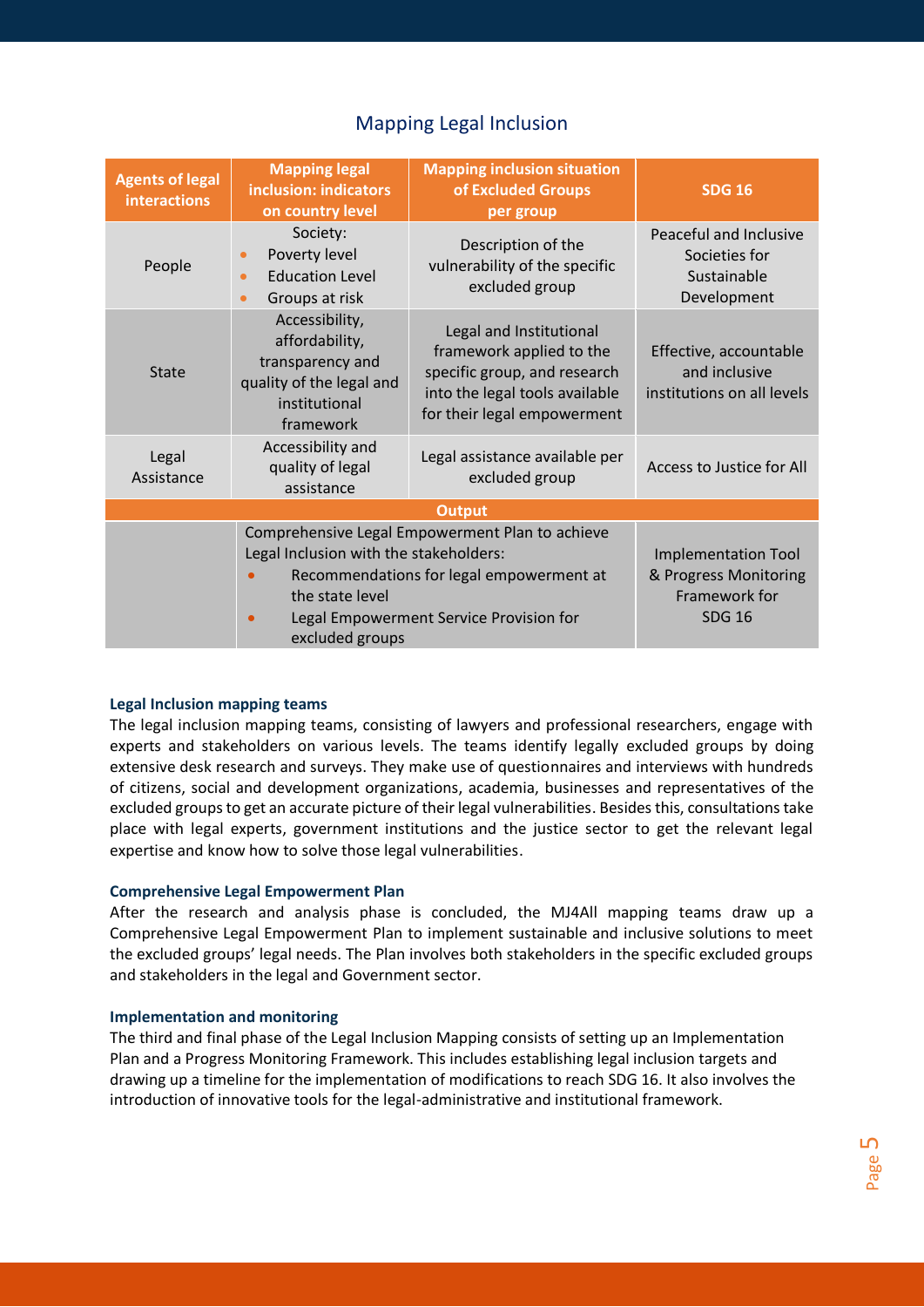## <span id="page-5-0"></span>**C. Implementation of Legal Inclusion Mapping in Kenya**

From June to November 2018 a Kenyan team of three lawyers and one social scientist has conducted the mapping under the guidance and support from the legal empowerment experts and researchers from Microjustice4All. The research phase of the mapping consisted of:

- Surveys with the population at large and the groups at risk regarding their legal situation (having their legal paperwork, experience with the state institutions, the judiciary, and legal assistance services among others).
- Consultations and in-depth interviews with legal expert, the legal aid providers, the state agencies working on making the legal system and state services accessible, such as the advisor on digitalization and innovation to the Government and to the Chief Justice, the Kenya Law Reform Commission, and various social organisations working with the vulnerable groups, and with representatives of the vulnerable groups themselves.
- Desk research on both mapped legal themes as well as on some key vulnerable groups in Kenya.

The results are collected and organised according to the structure of the table 'Mapping Legal Inclusion' above. This information serves as the basis for the report.

Outputs of the mapping that are summarised in this report are:

- Survey Report, providing primary data on the legal inclusion level of the people.
- Description of administrative-legal procedures to fulfil basic legal needs (primary resources) and the judiciary (mainly on basis of secondary sources).
- Description of the Legal Assistance Service Providers, and their accessibility.
- Description of the vulnerability of specific Excluded Groups, and how the legal-institutional framework be applied to legally empower them through legal assistance.
- Comprehensive Legal Empowerment Plan

#### <span id="page-5-1"></span>**D. Mapping results & recommendations in summary**

In the first place, overall there are very positive developments in Kenya as a consequence of the 2010 Constitution and the digitisation of the public sector. The main issues of concern for the legal inclusion of all are:

- 1. Forces within the institutions that are blocking these processes, e.g. in the land registration
- 2. To access the digital governance, one has to be educated and trained in ICT and be able to fill out forms correctly. In general, most people need (legal) assistance to access the system and protect their rights. At present, legal assistance is too expensive for the vast majority of Kenyans, for a large part, due to the monopoly on legal services of the registered advocates who have to charge a minimum fee specified per type of legal service.
- 3. There are a number of legal-administrative areas that need simplification, providing transparency and taking away the 'gatekeepers' such as inheritance procedures and the role of the chief in some basic administrative procedures.

A sustainable legal services infrastructure is needed for the legal empowerment of the Kenyan population at large. In the first place, people should be able to easily access information on their rights and the ways to access them, and they need to be able to hire affordable and reliable legal assistance services.

On the basis of these findings, a Comprehensive Legal Empowerment Plan for the legal inclusion of all in Kenya is proposed.